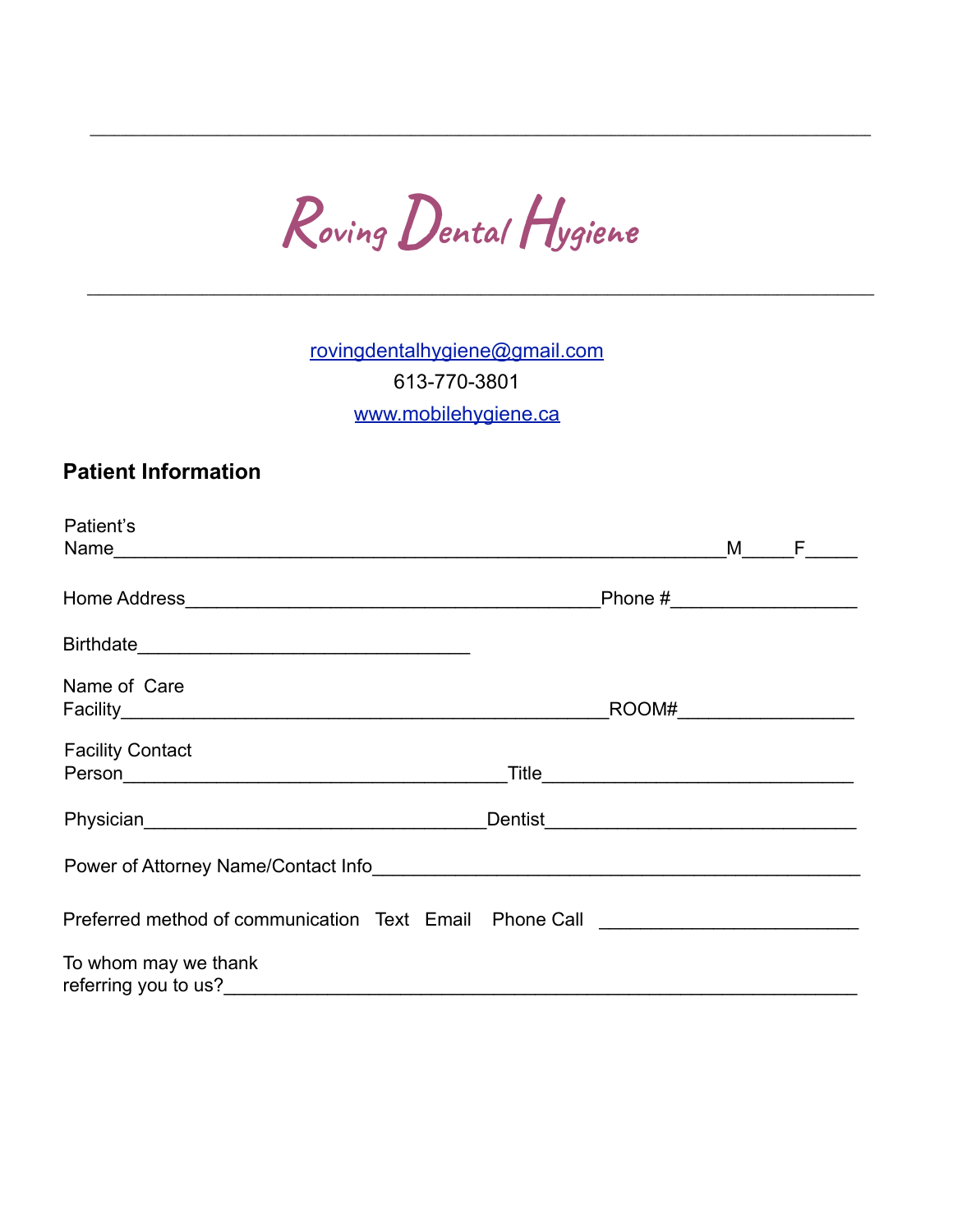## **Consent for Treatment**

| I authorize dental hygiene services for                                                                  | . I also give my consent |
|----------------------------------------------------------------------------------------------------------|--------------------------|
| to any advisable and necessary treatment by Roving Dental Hygiene. I understand and acknowledge          |                          |
| that I am financially responsible for the services provided for the above named, regardless of insurance |                          |
| coverage. I understand that payment is due upon the date of hygiene services. Permission is granted for  |                          |
| review of medical records.                                                                               |                          |

| <b>Power of Attorney</b> |      |           |
|--------------------------|------|-----------|
| for Health Care          |      |           |
|                          | Name | Signature |
| <b>Relationship to</b>   |      |           |
| <b>Patient</b>           |      |           |

## **Insurance Information**

| Card Holder's Name:                                      | Date of Birth<br><u> 1980 - Jan Barat, martin a</u> |  |
|----------------------------------------------------------|-----------------------------------------------------|--|
| Name of Insurance                                        |                                                     |  |
| Group #<br><u> 1980 - Jan Barbara Barbara, maso a se</u> | ID#                                                 |  |
| Relationship to<br>Patient:                              |                                                     |  |

In accordance with the Personal Health Information Protection Act (PHIPA) Bill 31 , Nov. 2004, we are required to maintain the confidentiality of your health information that describes how we may use and disclose your protected health information to carry out treatment, payment of health care operation and for other purposes that we are permitted or required by law. We will use and disclose your protected health information to provide, coordinate, or manage your dental care and any related services. For example: your health / dental information may be provided to a dentist to whom you have been referred to ensure that the dentist has the necessary information to diagnose or treat you. In addition, we may disclose your protected health information periodically to another dentist, physician or health care provider who becomes involved in your care.

We may use and disclose dental information about you in order to obtain payment for services rendered. Such disclosures may be made to you, an insurance company, responsible party or third party. We may also tell your health plan about a treatment you are going to receive to obtain prior approval or to determine whether your plan will cover treatment.